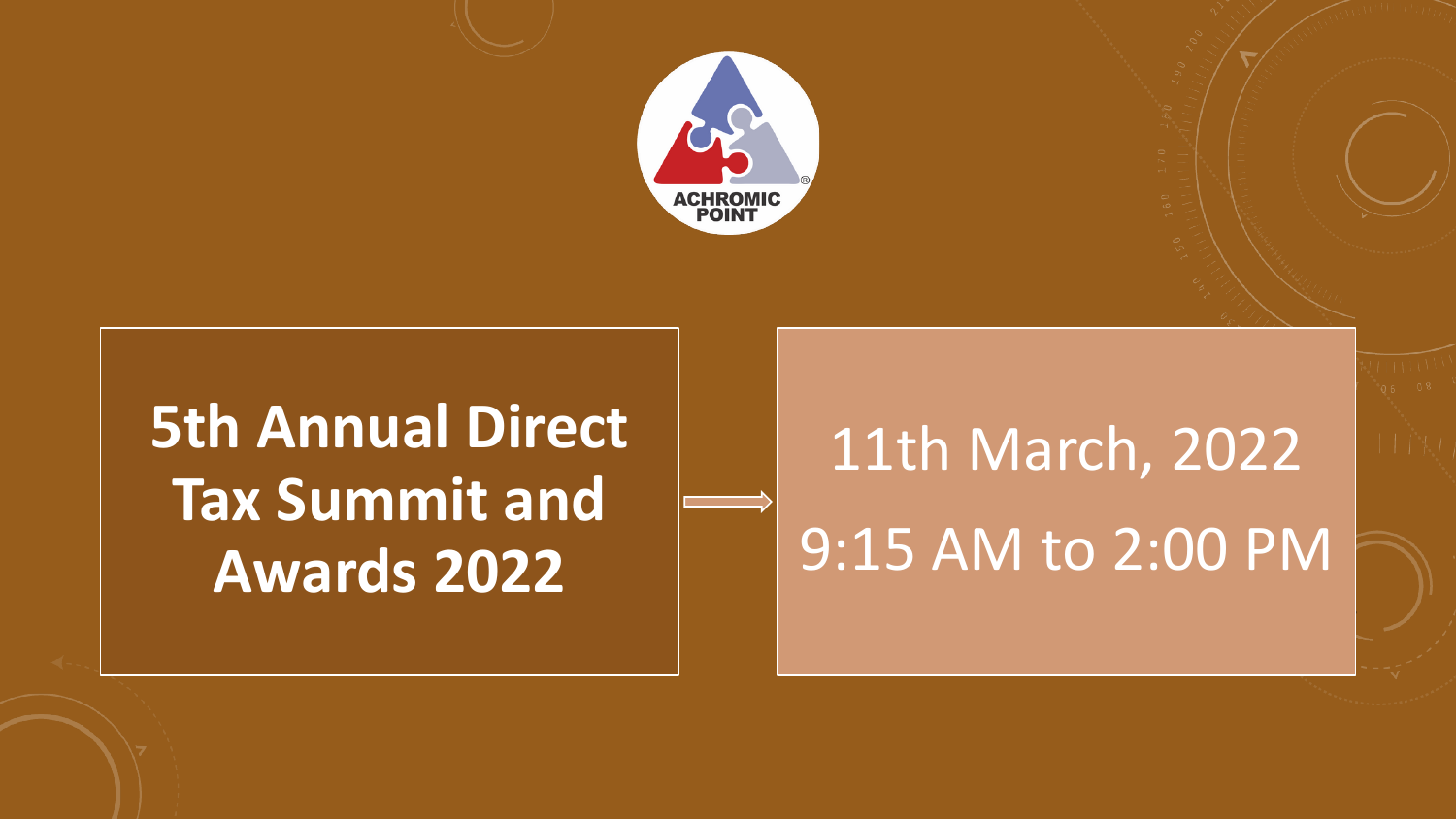## INVITATION TO ACHIEVE KEY BUSINESS OUTCOME

This Document outlines sponsorship packages for an excellent forum for the exchange of ideas and information between the middle and senior level executives dealing in Developments in International Tax in India, Taxation of Digital Economy, OECD Digital Tax Regime, GAAR Vs SAAR, Transfer Pricing, Faceless Assessment etc. It has been designed to ensure that our sponsors get the maximum value for their investment.



### **5th Annual Direct Tax Summit and Awards 2022**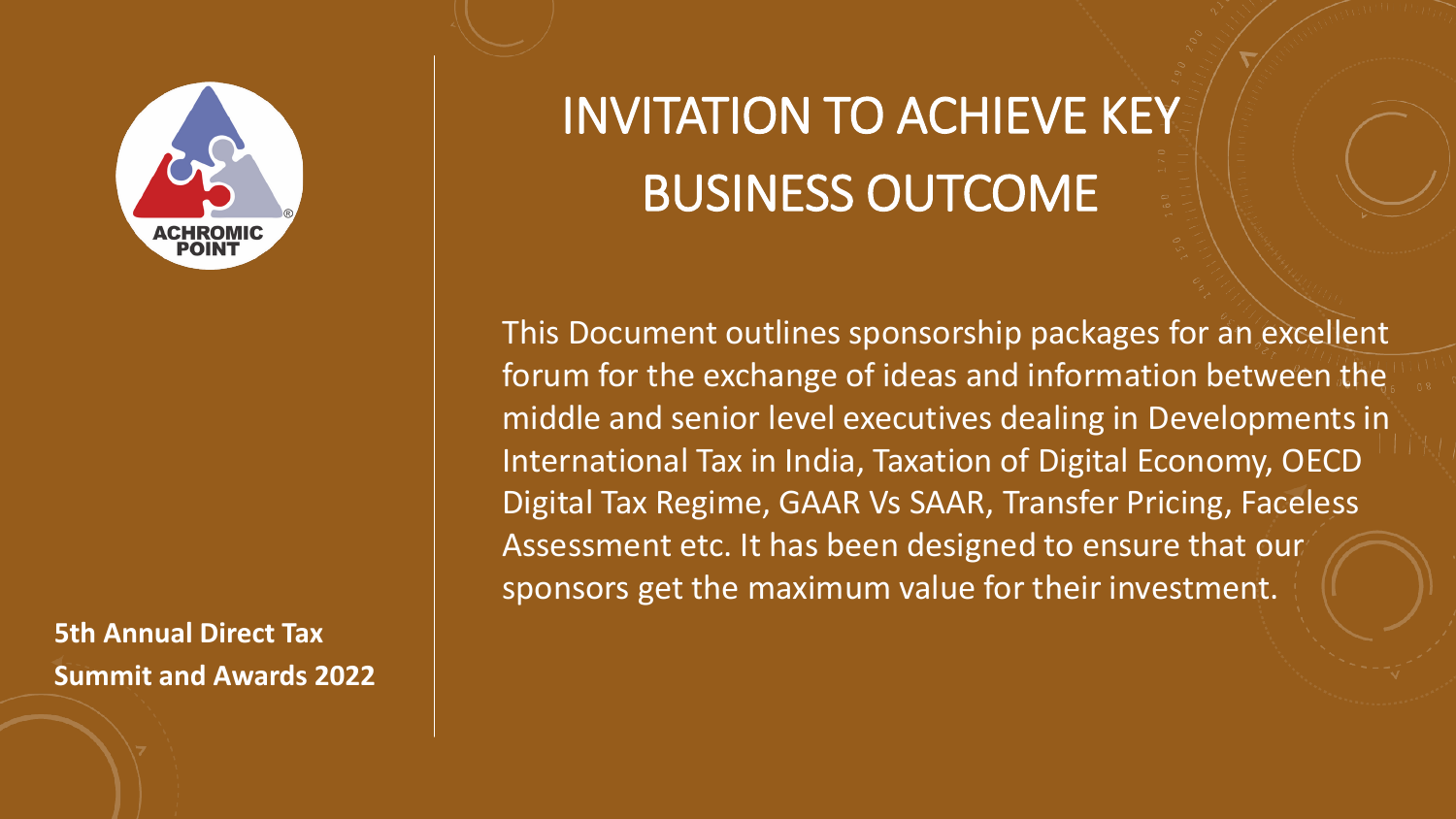

**SEMINARS &** 

**CONFERENCES** 

Achromic Point Consulting is an international consulting firm with a strong presence in India, specializing in organizing business seminars, conferences, workshops, summits and In house trainings in areas of Compliance, Risk, Accounts, Finance and Tax (CRAFT).

Our foundation stone is laid on the fundamentals of an ethical, profitable and sustainable growth through a partnering approach.



**ENTERPRISE** 

**SOLUTIONS** 

A e have been helping businesses for the past 11+ YEARS to bridge the gap in one's skills that arises due to ever so changing Business Environment, Regulatory **WE Framework, Government Policies and Market Dynamics.** 

**BRAND** 

**ACTIVATION** 

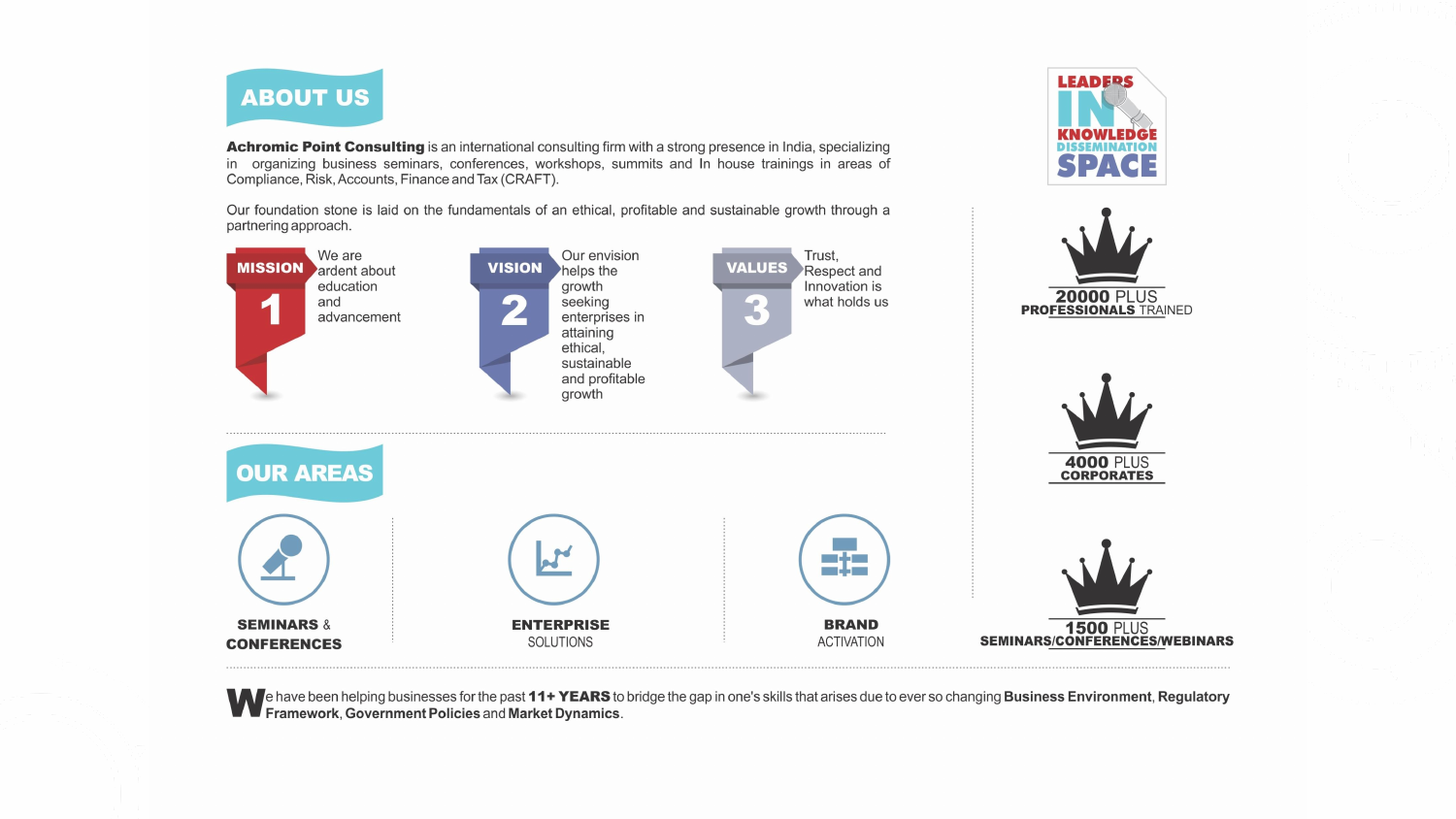### Why Choose Us?

- Promote your brand, products and services and increase your brand awareness: Our digital events provide a financially savvy approach to promote your brand, products and services to a right audience. In addition, partnering at one or our digital events is an extra ordinary way to reach your audience.
- Identify new customers and attain sales leads: Our databases and directories provide comprehensive, targeted and up-to-date lists of potential clients for your company. They will help to make your sales teams more effective and grow your revenues from new customers.
- Build better contacts:
	- Our live interactive digital events provide the ideal environment to make new contacts and network with key players in a particular division. They draw high-level audiences from throughout the supply chain with a clear interest in the event's theme
- Improve your strategic decision making:

Our digital events can provide you with a greater understanding of global market trends. This will help you to identify opportunities and pit falls and enable you to make informed strategic decisions for your business.

• Ranking yourself as an industry leader:

Promoting your company allows you several networking opportunities with high profile delegates and speakers. It also gives the sponsoring company an opportunity to penetrate and position itself as an active player in the digital consumer industry.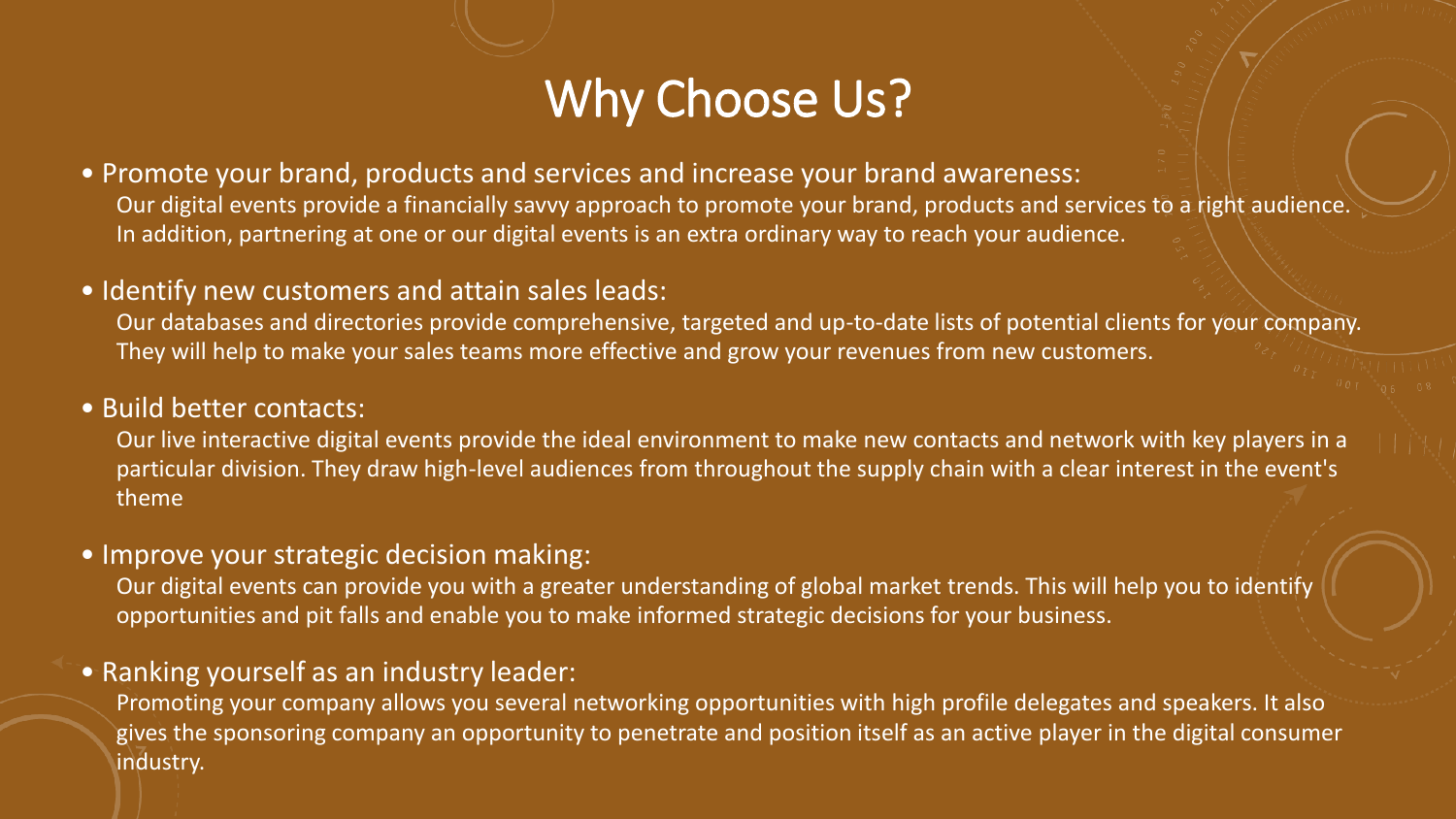**Welcome/KeyNote Address**

**Session 1: Overview of Recent Developments in International Tax in India 2021-2022**

**Session 2: (Panel Discussion)**

- **• Taxation of Digital Economy** 
	- **Pillar One**
		- **o Update on developments and Impact of Pillar one on India**
		- **o Technical Issues and considerations for Implementation**
		- **o Equalization Levy & OECD Digital Tax Regime**
	- **Pillar Two**
		- **o OECD Pillar Two global minimum corporate tax rate and potential impact on developing countries**
		- **o Key Issues- Revenue, Investment, Tax Competition, Tax Base, Income Conclusion Rule and Switchover Rule**
		- **o Software taxation as Royalty in the light of supreme court decision and interplay with EL.**
		- **o Challenges and Opportunities- Pillar two and Tax Administration**

#### **Session 3: GAAR (Presentation)**

- **o GAAR Vs SAAR**
- **o Interplay with GAAR, SEP, Profit Attribution to PE**
- **o Can the GAAR apply in the case of tax benefits offered by the domestic tax law?**
- **o Can the GAAR in the domestic tax law apply in a tax treaty situation?**
- **o Q&A**

**ORIGE** 

#### **Session 4: Transfer Pricing (Presentation)**

- o **Advance Pricing Agreements (APAs)- Indian and Global Perspective**
- o **Advance Pricing Agreement- Procedure & Process and recent development due to COVID.**
- o **Implications of Inter-Company Financial Transactions under Transfer Pricing**
- o **Article of Tax Treaties vis a vis Indian MAP Guidelines vis a vis BEPS Recommendations vis a vis Indian Income Tax Act**
- o **Q&A**

#### **Session 5: (Panel Discussion)**

**• Faceless Assessment**

- **Objectives of the Indian Government with respect to International tax Policy**
- **Faceless Assessment proceedings-Do's & Don'ts based on practical experience**
- **Q&A**

**Awards Distribution and Closing Remarks**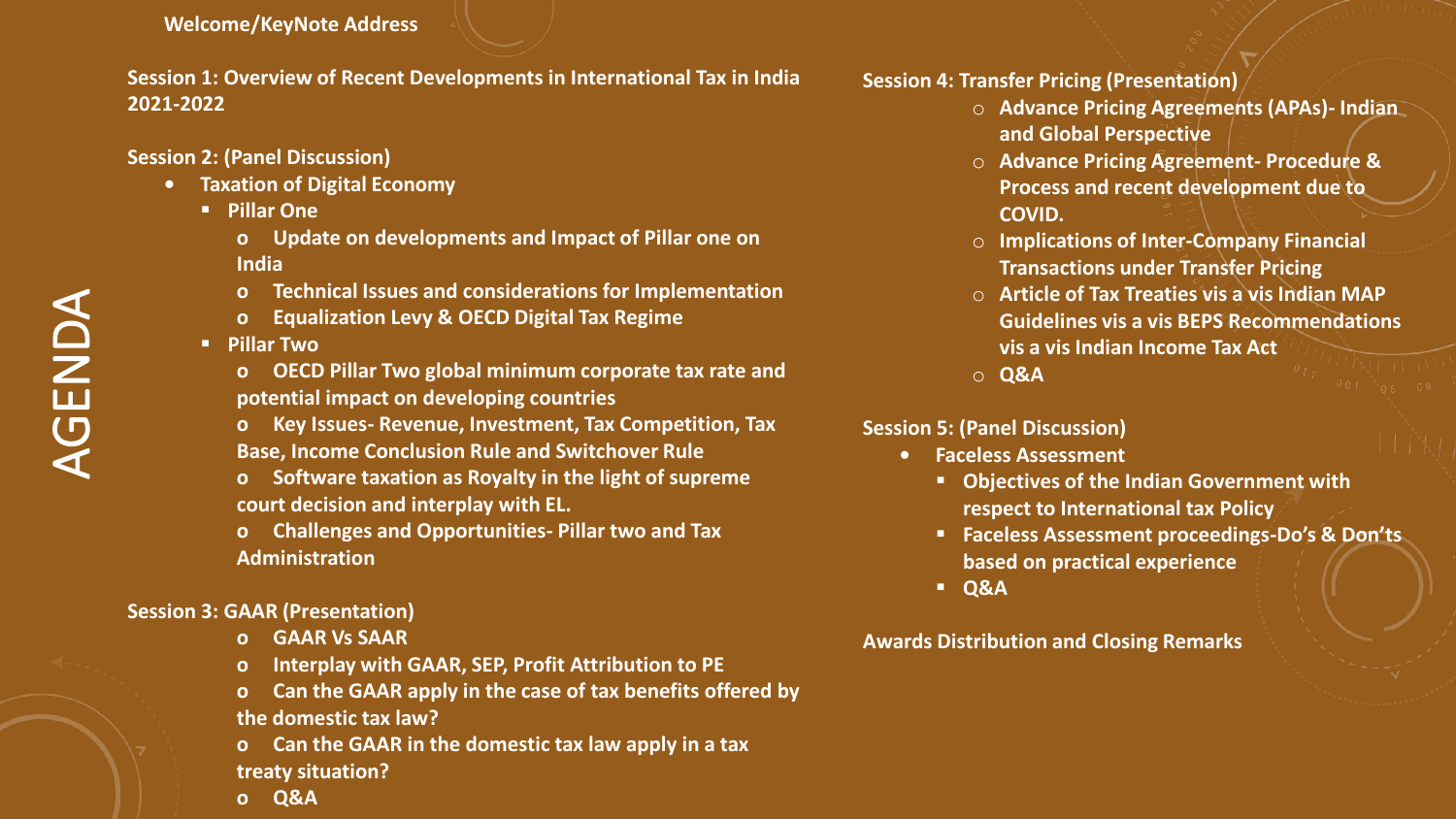### SPONSORSHIP CATEGORIES

|                          | <b>Title Sponsor</b>           | <b>Gold Partner</b>            | <b>Silver Partner</b>   | <b>Associate Partner</b> | <b>Corporate Partner</b>               |           |
|--------------------------|--------------------------------|--------------------------------|-------------------------|--------------------------|----------------------------------------|-----------|
| <b>Investment</b>        | 1,50,000                       | 1,00,000                       | 75,000                  | 50,000                   | 35,000                                 |           |
| <b>Speaking Slot</b>     | <b>Available</b>               | <b>Available</b>               | <b>Available</b>        | <b>Available</b>         | <b>Available (Panel</b><br>discussion) |           |
| <b>Branding On:</b>      | <b>Available</b>               | <b>Available</b>               | <b>Available</b>        | <b>Available</b>         | <b>Available</b>                       |           |
| • Website                | <b>Website</b><br>$\bullet$    | <b>Website</b>                 | <b>Website</b>          | • Website                | • Website                              |           |
| <b>Post Event</b>        | <b>Post Event</b><br>$\bullet$ | <b>Post Event</b><br>$\bullet$ | <b>Post Event</b>       | <b>Post Event</b>        | <b>Post Event</b>                      |           |
| <b>Report</b>            | <b>Report</b>                  | <b>Report</b>                  | <b>Report</b>           | Report                   | <b>Report</b>                          |           |
| Email                    | <b>Email Campaign</b>          | <b>Email Campaign</b>          | <b>Email Campaign</b>   | <b>Email Campaign</b>    | <b>Email Campaign</b>                  |           |
| <b>Campaign</b>          | 50,000+                        | 50,000+                        | 50,000+                 | 50,000+                  | 50,000+                                |           |
| 2 minutes                | <b>professionals</b>           | <b>professionals</b>           | <b>professionals</b>    | <b>professionals</b>     | <b>professionals</b>                   |           |
| <b>Video twice</b>       | 2 minutes Video<br>$\bullet$   | 2 minutes Video                | <b>Half Page advert</b> |                          |                                        | $\pm 1.1$ |
| during the               | twice during the               | <b>Once during the</b>         | eMagazine               |                          |                                        |           |
| event                    | event                          | event                          |                         |                          |                                        |           |
| eMagazine                | <b>Full Page advert</b>        | Half Page advert<br>$\bullet$  |                         |                          |                                        |           |
|                          | eMagazine                      | eMagazine                      |                         |                          |                                        |           |
|                          |                                |                                |                         |                          |                                        |           |
| <b>Social Media</b>      | <b>Available</b>               | <b>Available</b>               | <b>Available</b>        | <b>Available</b>         | <b>Available</b>                       |           |
| <b>Promotion</b>         |                                |                                |                         |                          |                                        |           |
| (LinkedIn,               |                                |                                |                         |                          |                                        |           |
| <b>Facebook, Twitter</b> |                                |                                |                         |                          |                                        |           |
| & Instagram)             |                                |                                |                         |                          |                                        |           |
| <b>Guest Login</b>       | 20                             | 15                             | 12                      | 8                        |                                        |           |